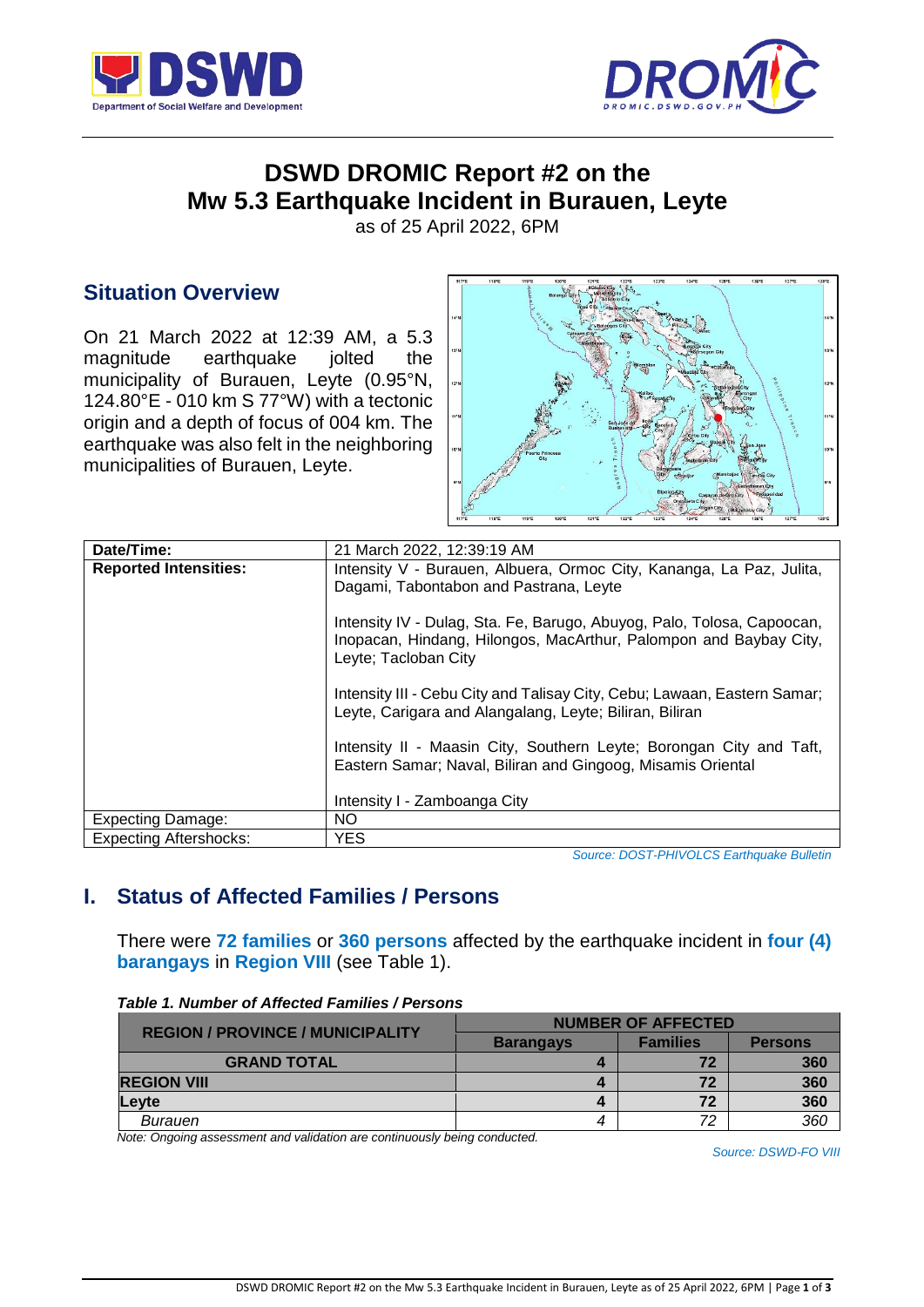



## **II. Status of Displaced Population**

### **a. Outside Evacuation Center**

There is **one (1) family** or **one (1) person** temporarily staying with relatives or friends in **Burauen, Leyte** (see Table 2).

#### *Table 2. Number of Displaced Families / Persons Outside Evacuation Center*

|                                         | <b>NUMBER OF DISPLACED</b> |            |                |            |
|-----------------------------------------|----------------------------|------------|----------------|------------|
| <b>REGION / PROVINCE / MUNICIPALITY</b> | <b>OUTSIDE ECS</b>         |            |                |            |
|                                         | <b>Families</b>            |            | <b>Persons</b> |            |
|                                         | <b>CUM</b>                 | <b>NOW</b> | <b>CUM</b>     | <b>NOW</b> |
| <b>GRAND TOTAL</b>                      |                            |            |                |            |
| <b>REGION VIII</b>                      |                            |            |                |            |
| <b>Levte</b>                            |                            |            |                |            |
| Burauen                                 |                            |            |                |            |

*Note: Ongoing assessment and validation are continuously being conducted.*

*Source: DSWD-FO VIII*

## **III. Damaged Houses**

There were **41 damaged houses**; of which, **one** (**1)** was **totally damaged** and **40** were **partially damaged** (see Table 3).

#### *Table 3. Number of Damaged Houses*

| <b>REGION / PROVINCE / MUNICIPALITY</b> | <b>NO. OF DAMAGED HOUSES</b> |         |                  |
|-----------------------------------------|------------------------------|---------|------------------|
|                                         | Total                        | Totallv | <b>Partially</b> |
| <b>GRAND TOTAL</b>                      |                              |         |                  |
| <b>REGION VIII</b>                      | 41                           |         |                  |
| Levte                                   | 41                           |         | 40               |
| Burauen                                 | 4 <sup>1</sup>               |         |                  |

*Note: Ongoing assessment and validation are continuously being conducted.*

*Source: DSWD-FO VIII*

## **IV. Response Actions and Interventions**

### **a. Standby Funds and Prepositioned Relied Stockpile**

|                     |                                |                          | <b>TOTAL</b>             |                                                                     |                                                          |
|---------------------|--------------------------------|--------------------------|--------------------------|---------------------------------------------------------------------|----------------------------------------------------------|
| <b>OFFICE</b>       | <b>STANDBY</b><br><b>FUNDS</b> |                          | <b>FAMILY FOOD PACKS</b> | <b>OTHER FOOD</b><br><b>AND NON-</b><br><b>FOOD ITEMS</b><br>(FNIs) | <b>STANDBY</b><br><b>FUNDS &amp;</b><br><b>STOCKPILE</b> |
|                     |                                | <b>QUANTITY</b>          | <b>TOTAL COST</b>        |                                                                     |                                                          |
| <b>TOTAL</b>        | 18,679,177.04                  | 54,603                   | 34,439,486.27            | 265,907,153.54                                                      | 319,025,816.85                                           |
| DSWD-CO             | 13,679,177.04                  | $\overline{\phantom{a}}$ |                          |                                                                     | 13,679,177.04                                            |
| NRLMB-NROC          |                                | 23,689                   | 14,995,137.00            | 205,467,061.27                                                      | 220,462,198.27                                           |
| NRLMB-VDRC          | -                              | 312                      | 209,040.00               | 27,163,622.90                                                       | 27,372,662.90                                            |
| <b>DSWD-FO VIII</b> | 5,000,000.00                   | 30,602                   | 19,235,309.27            | 33,276,469.37                                                       | 57,511,778.64                                            |

*Note: Inventory Summary is as of 25 April 2022, 4PM.*

*Source: DSWD-DRMB and DSWD-NRLMB*

#### **2. Standby Funds**

- ₱13.7 million Quick Response Fund (QRF) at the DSWD-Central Office.
- **P5 million available at DSWD-FO VIII.**